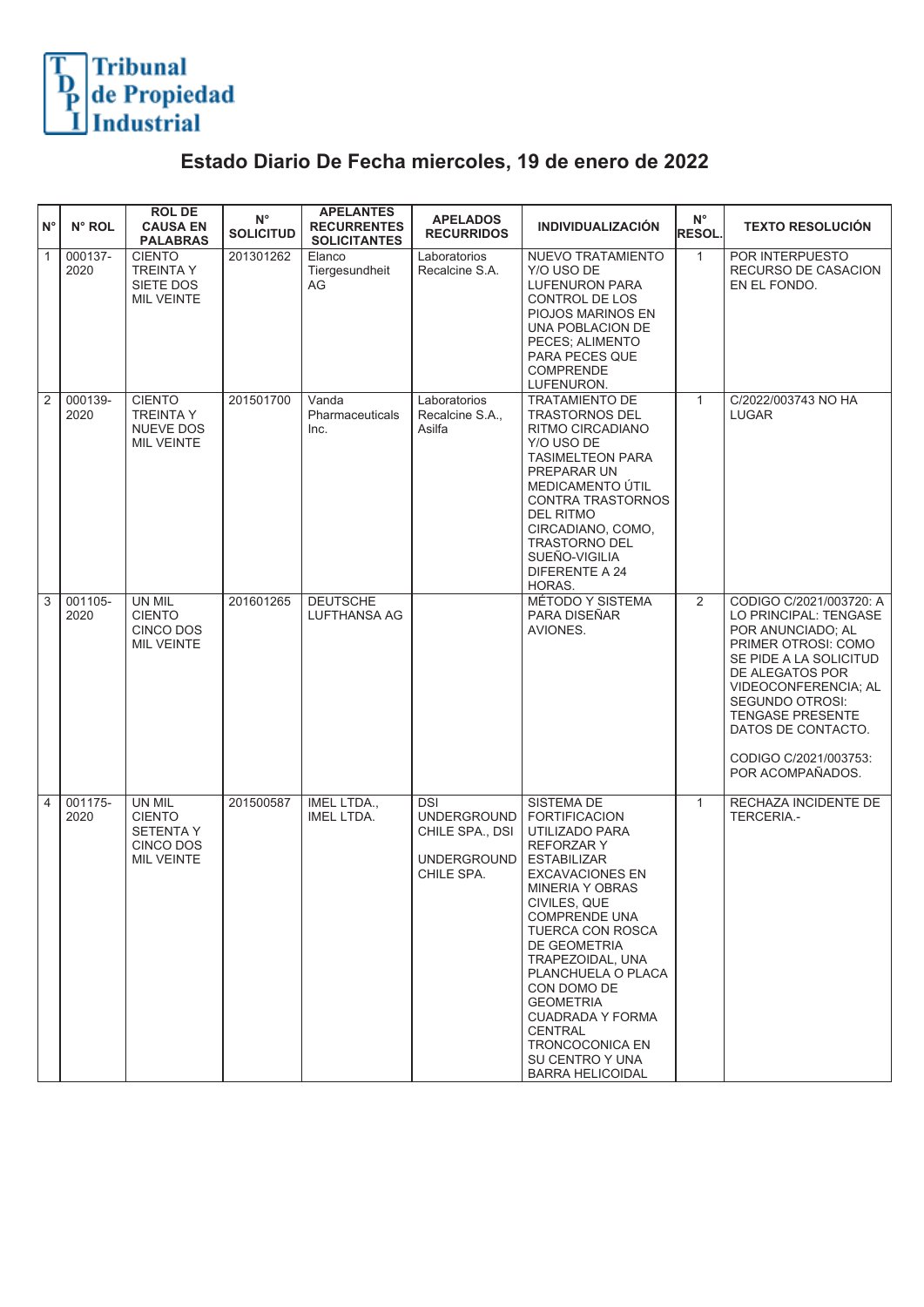| $N^{\circ}$    | N° ROL             | <b>ROLDE</b><br><b>CAUSA EN</b><br><b>PALABRAS</b>                                      | $N^{\circ}$<br><b>SOLICITUD</b> | <b>APELANTES</b><br><b>RECURRENTES</b><br><b>SOLICITANTES</b> | <b>APELADOS</b><br><b>RECURRIDOS</b>        | <b>INDIVIDUALIZACIÓN</b>                                                                                                                                                                                                                                                                                                                                                         | $N^{\circ}$<br><b>RESOL.</b> | <b>TEXTO RESOLUCIÓN</b>                                                                                                                                                                                                                                            |
|----------------|--------------------|-----------------------------------------------------------------------------------------|---------------------------------|---------------------------------------------------------------|---------------------------------------------|----------------------------------------------------------------------------------------------------------------------------------------------------------------------------------------------------------------------------------------------------------------------------------------------------------------------------------------------------------------------------------|------------------------------|--------------------------------------------------------------------------------------------------------------------------------------------------------------------------------------------------------------------------------------------------------------------|
| 5              | 001224-<br>2020    | UN MIL<br><b>DOSCIENTOS</b><br><b>VEINTEY</b><br><b>CUATRO DOS</b><br><b>MIL VEINTE</b> | 201501014                       | <b>ZS PHARMA,</b><br>INC.                                     | <b>ASILFA AG</b>                            | COMPOSICIÓN DE<br>SILICATO DE<br>ZIRCONIO; ÚTIL PARA<br>EL TRATAMIENTO DE<br>HIPERCALEMIA.                                                                                                                                                                                                                                                                                       | 3                            | C/2022/003729<br>AGRÉGUESE A SUS<br>AUTOS COMPROBANTE<br>DE TRANSFERENCIA<br>POR HONORARIO<br><b>PERICIAL</b><br><b>JURAMENTO</b><br>A SUS AUTOS<br><b>JURAMENTO</b>                                                                                               |
| 6              | 001226-<br>2020    | UN MIL<br><b>DOSCIENTOS</b><br><b>VEINTEY</b><br>SEIS DOS MIL<br><b>VEINTE</b>          | 201403329                       | <b>OREXIGEN</b><br>THERAPEUTICS,<br><b>INC</b>                | <b>LABORATORIOS</b><br>RECALCINE S.A.       | USO DE NALTREXONA<br>DE LIBERACIÓN<br>SOSTENIDA O UNA DE<br>SUS SALES Y<br>BUPROPIÓN DE<br>LIBERACIÓN<br>SOSTENIDA O UNA DE<br><b>SUS SALES PARA</b><br>PREPARAR UN<br>MEDICAMENTO ÚTIL<br>PARA EL<br><b>TRATAMIENTO DE</b><br>SOBREPESO U<br><b>OBESIDAD</b>                                                                                                                    | $\mathbf{1}$                 | M.M.R. DOÑA VANESSA<br>ZIEBRETCH R., QUÍMICO<br>FARMACÉUTICO                                                                                                                                                                                                       |
| $\overline{7}$ | $001227 -$<br>2020 | UN MIL<br><b>DOSCIENTOS</b><br><b>VEINTEY</b><br>SIETE DOS<br><b>MIL VEINTE</b>         | 201500699                       | <b>INTENSITY</b><br>THERAPEUTICS,<br>INC.                     | <b>LABORATORIOS</b><br><b>RECALCINE S.A</b> | <b>USO DE UN AGENTE</b><br><b>TERAPÉUTICO</b><br>SELECCIONADO<br><b>ENTRE: UN AGENTE</b><br>QUIMIOTERAPÉUTICO,<br>UN ARN DE<br>INTERFERENCIA, UNA<br><b>PROTEINA</b><br>TERAPÉUTICA O UN<br><b>ANTICUERPO</b><br>TERAPÉUTICO, Y UN<br><b>AGENTE MEJORADOR</b><br>DE LA PERMEACIÓN<br>INTRACELULAR PARA<br>PREPARAR UN<br>MEDICAMENTO ÚTIL<br>PARA EL<br>TRATAMIENTO DE<br>CÁNCER | $\mathbf{1}$                 | CODIGO C/2021/003754: A<br>LO PRINCIPAL: TENGASE<br>POR ANUNCIADO; AL<br>PRIMER OTROSI: COMO<br>SE PIDE A LA SOLICITUD<br>DE ALEGATOS POR<br>VIDEOCONFERENCIA; AL<br><b>SEGUNDO OTROSI:</b><br><b>TENGASE PRESENTE</b><br>DATOS DE CONTACTO.                       |
| 8.             | 001265-<br>2020    | UN MIL<br><b>DOSCIENTOS</b><br><b>SESENTA Y</b><br>CINCO DOS<br><b>MIL VEINTE</b>       | 201301535                       | GENENTECH,<br>INC.                                            | ASILFA AG                                   | ANTICUERPO QUE SE<br>UNE AL RECEPTOR DE<br>LA BARRERA<br><b>HEMATOENCEFALICA</b><br>(BBB-R) CON BAJA<br>AFINIDAD: Y SU USO<br>PARA TRATAR UN<br><b>TRASTORNO</b><br>NEUROLOGICO.                                                                                                                                                                                                 | 2                            | CODIGO C/2021/003707: A<br>LO PRINCIPAL: TENGASE<br>POR ANUNCIADO; AL<br>OTROSI: COMO SE PIDE<br>A LA SOLICITUD DE<br>ALEGATOS POR<br>VIDEOCONFERENCIA.<br>SE CITA A LAS PARTES A<br>UN COMPARENDO DE<br><b>ESTILO PARA LA</b><br>DESIGNACIÓN DEL<br><b>PERITO</b> |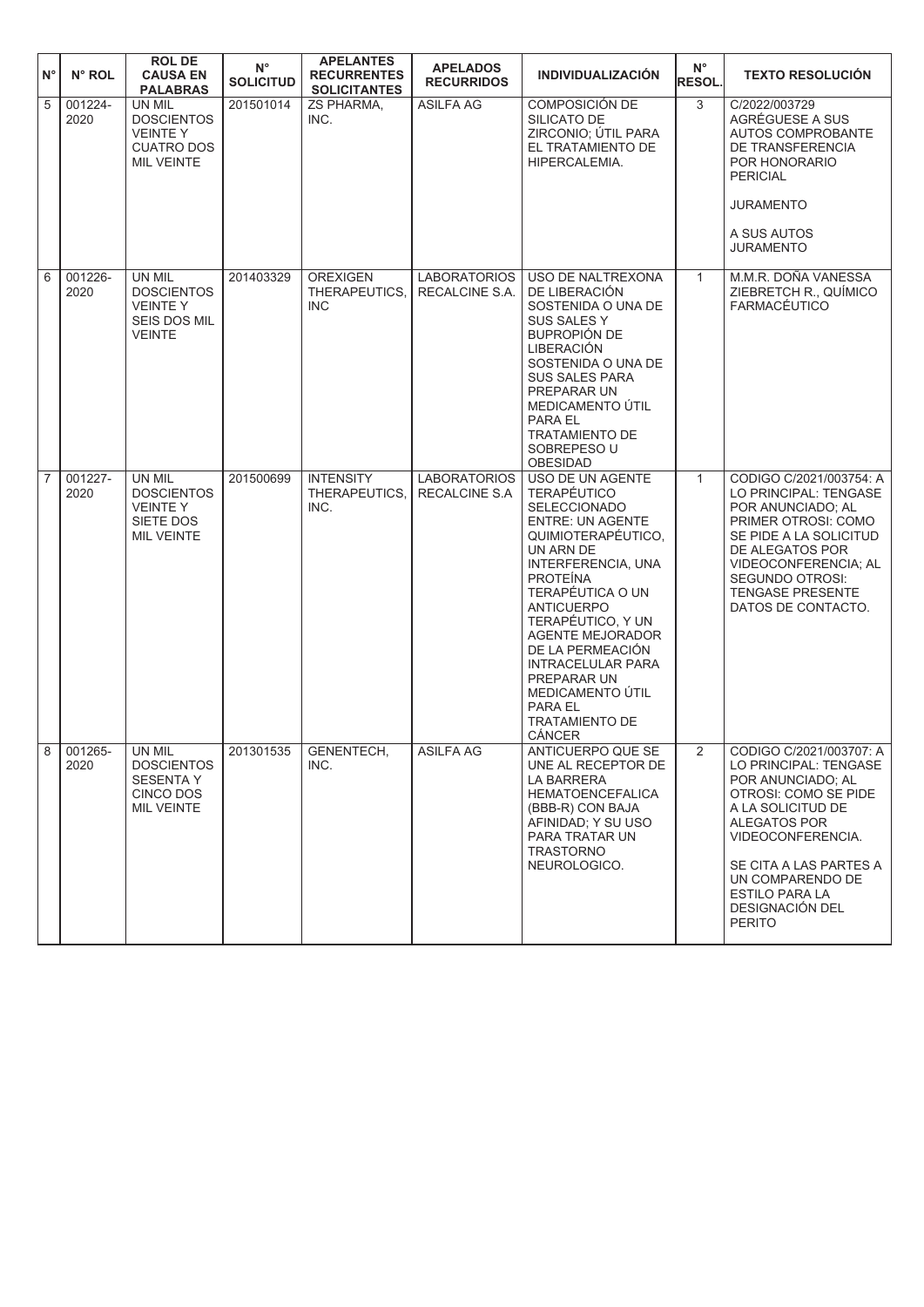| $N^{\circ}$     | N° ROL             | <b>ROL DE</b><br><b>CAUSA EN</b><br><b>PALABRAS</b>                                      | $\mathsf{N}^\circ$<br><b>SOLICITUD</b> | <b>APELANTES</b><br><b>RECURRENTES</b><br><b>SOLICITANTES</b> | <b>APELADOS</b><br><b>RECURRIDOS</b>            | <b>INDIVIDUALIZACIÓN</b>                                                                                                                                                                                                                                                                                                                                                                                                                                                                                                                               | $N^{\circ}$<br><b>RESOL.</b> | <b>TEXTO RESOLUCIÓN</b>                                                                                                                                                                                  |
|-----------------|--------------------|------------------------------------------------------------------------------------------|----------------------------------------|---------------------------------------------------------------|-------------------------------------------------|--------------------------------------------------------------------------------------------------------------------------------------------------------------------------------------------------------------------------------------------------------------------------------------------------------------------------------------------------------------------------------------------------------------------------------------------------------------------------------------------------------------------------------------------------------|------------------------------|----------------------------------------------------------------------------------------------------------------------------------------------------------------------------------------------------------|
| 9               | 001269-<br>2020    | UN MIL<br><b>DOSCIENTOS</b><br><b>SESENTA Y</b><br><b>NUEVE DOS</b><br><b>MIL VEINTE</b> | 201801463                              | <b>LJUBICIC RUBIO</b><br>JUAN<br><b>FERNANDO</b>              |                                                 | <b>ELEMENTO</b><br><b>CONSTRUCTIVO</b><br>MODULAR DE<br><b>INMUEBLES QUE</b><br><b>COMPRENDE AL</b><br><b>MENOS UN CONECTOR</b><br><b>INTERCONECTADO</b><br>LOS CUALES POSEEN<br><b>CUATRO LADOS CON</b><br>DOS DE LOS LADOS<br><b>IGUALES Y A LA VEZ</b><br>OPUESTOS ENTRE SI,<br><b>DIFERENTES A LOS</b><br>OTROS DOS LADOS,<br><b>QUE TAMBIEN SON</b><br><b>IGUALES Y OPUESTOS</b><br>ENTRE SI, CON LA<br>POSICION DE LOS<br><b>ORIFICIOS</b><br><b>DESFASADOS ENTRE</b><br>LOS LADOS NO<br>OPUESTOS.<br>[MODELO DE UTILIDAD]                       | $\mathbf{1}$                 | C/2022/003721 ESTESE A<br>DISPUESTO EN EL<br><b>NUMERAL TERCERO</b><br>PUNTO 3.3 DEL<br>ACUERDO DE PLENO<br>DEL VEINTIUNO DEL MES<br>DE JUNIO DEL AÑO DOS<br>MIL ONCE.                                   |
| 10 <sup>1</sup> | 000636-<br>2021    | <b>SEISCIENTOS</b><br><b>TREINTA Y</b><br>SEIS DOS MIL<br><b>VEINTE Y UN</b>             | 1364272                                | <b>RESTAURANT</b><br><b>VITTAMINA</b><br>LTDA.                |                                                 | LA ENSALADERÍA<br><b>GOURMET</b>                                                                                                                                                                                                                                                                                                                                                                                                                                                                                                                       | $\mathbf{1}$                 | <b>CUMPLASE Y</b><br>DEVUELVANSE LOS<br>AUTOS.                                                                                                                                                           |
| 11              | 001112-<br>2021    | UN MIL<br><b>CIENTO</b><br>DOCE DOS<br>MIL VEINTE Y<br>UN                                | 1367157                                | <b>TRANSPORTES</b><br><b>TIERRA DEL</b><br>FUEGO S.A.         | <b>VITIVINICOLA</b><br>CREMASCHI<br>BARRIGA S.A | <b>COMERCIAL NAVIERA</b><br>TIERRA DEL FUEGO                                                                                                                                                                                                                                                                                                                                                                                                                                                                                                           | 2                            | CODIGO C/2021/003713: A<br>LO PRINCIPAL: TENGASE<br>POR ANUNCIADO; AL<br>OTROSI: COMO SE PIDE<br>A LA SOLICITUD DE<br><b>ALEGATOS POR</b><br>VIDEOCONFERENCIA.<br><b>SENTENCIA</b><br><b>REVOCATORIA</b> |
| 12              | 001136-<br>2021    | UN MIL<br><b>CIENTO</b><br><b>TREINTA Y</b><br>SEIS DOS MIL<br><b>VEINTE Y UN</b>        | 2727-15                                | <b>MECS INC</b>                                               |                                                 | PROCESO PARA<br><b>EXTRAER UN GAS</b><br>CONTAMINANTE DE UN<br>GAS FUENTE Y<br>RECUPERAR EL GAS<br>CONTAMINANTE, QUE<br><b>COMPRENDE</b><br>CONTACTAR EL GAS<br>FUENTE CON DOS<br><b>ABSORBENTES</b><br>DISPUESTOS EN SERIE<br>PARA PRODUCIR<br>PRIMERO UN GAS<br>POBRE Y LUEGO UN<br><b>GAS DE ESCAPE Y</b><br>DOS LICORES DE<br>ABSORCIÓN, RICO Y<br><b>POBRE</b><br>RESPECTIVAMENTE,<br><b>QUE SON TRATADOS</b><br>CON CALORPARA<br><b>DESORBER EL</b><br><b>CONTAMINANTE Y</b><br><b>RECIRCULAR EL</b><br>ABSORBENTE.<br>(REGISTRO NRO.<br>62.124" | $\mathbf{1}$                 | RESOLVIENDO ESCRITO<br>DE ACLARACION,<br><b>RECTIFICACION Y</b><br>ENMIENDA DE FECHA 18-<br>01-2022 CODIGO<br>C/2022/003750: NO HA<br>LUGAR.                                                             |
|                 | 13 001202-<br>2021 | UN MIL<br><b>DOSCIENTOS</b><br>DOS DOS MIL<br>VEINTE Y UN                                | 2443-15                                | Novartis AG                                                   |                                                 | PEPTIDOS Y<br><b>COMPOSICIONES</b><br>PARA EL<br><b>TRATAMIENTO DEL</b><br>DAÑO ARTICULAR.<br>(Registro Nro. 62.490)                                                                                                                                                                                                                                                                                                                                                                                                                                   | $\mathbf{1}$                 | SE CONCEDE<br><b>PROTECCIÓN</b><br><b>SUPLEMENTARIA</b>                                                                                                                                                  |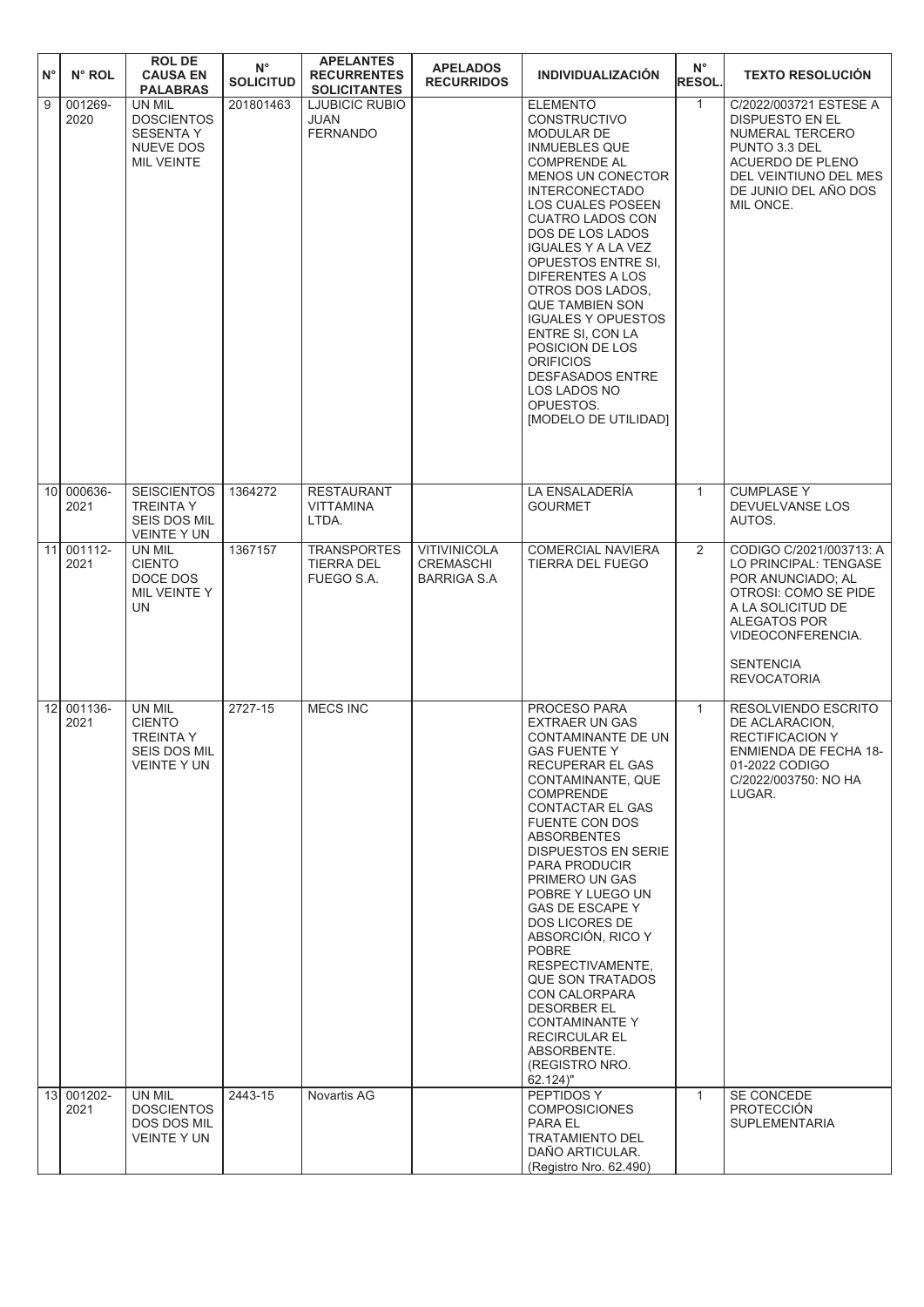| $N^{\circ}$     | N° ROL             | <b>ROL DE</b><br><b>CAUSA EN</b><br><b>PALABRAS</b>                                                | $N^{\circ}$<br><b>SOLICITUD</b> | <b>APELANTES</b><br><b>RECURRENTES</b><br><b>SOLICITANTES</b>                          | <b>APELADOS</b><br><b>RECURRIDOS</b>                                 | <b>INDIVIDUALIZACIÓN</b>                             | $N^{\circ}$<br><b>RESOL.</b> | <b>TEXTO RESOLUCIÓN</b>                                                                                                                                                                                                                                                           |
|-----------------|--------------------|----------------------------------------------------------------------------------------------------|---------------------------------|----------------------------------------------------------------------------------------|----------------------------------------------------------------------|------------------------------------------------------|------------------------------|-----------------------------------------------------------------------------------------------------------------------------------------------------------------------------------------------------------------------------------------------------------------------------------|
| $\overline{14}$ | 001382-<br>2021    | UN MIL<br><b>TRECIENTOS</b><br><b>OCHENTA Y</b><br><b>DOS DOS MIL</b><br><b>VEINTE Y UN</b>        | 1374472                         | <b>DIESEL PLANET</b><br><b>SPA</b>                                                     | <b>SOCIEDAD</b><br>COMERCIALIZADOREAPUESTOS Y<br>DE REPUESTOS<br>S.A | <b>DIESEL PLANET</b><br><b>RODADOS</b>               | $\overline{2}$               | CODIGO C/2021/003714:<br><b>TENGASE POR</b><br>ANUNCIADO, CODIGO<br>C/2021/003732: A LO<br>PRINCIPAL: COMO SE<br>PIDE A LA SOLICITUD DE<br><b>ALEGATOS POR</b><br>VIDEOCONFERENCIA; AL<br><b>OTROSI: TENGASE POR</b><br>ANUNCIADO.<br><b>SENTENCIA</b><br><b>CONFIRMATORIA</b>    |
| 15              | 001496-<br>2021    | UN MIL<br><b>CUATROCIENTOS</b><br><b>NOVENTA Y</b><br>SEIS DOS MIL<br><b>VEINTE Y UN</b>           | 1383489                         | <b>MARIA</b><br><b>PALSHINA</b>                                                        | <b>ORLANDO</b><br><b>CHACRA</b><br><b>ORFALI</b>                     | <b>ARTEFENIX</b>                                     | $\mathbf{1}$                 | POR INTERPUESTO<br>RECURSO DE CASACION<br>EN EL FONDO.                                                                                                                                                                                                                            |
| 16 <sup>1</sup> | 001564-<br>2021    | UN MIL<br><b>QUINIENTOS</b><br><b>SESENTA Y</b><br><b>CUATRO DOS</b><br>MIL VEINTE Y<br><b>UN</b>  | 1389343                         | <b>EMPRESAS</b><br>PENTA SPA                                                           |                                                                      | <b>GYA LAS AMERICAS</b>                              | $\mathbf{1}$                 | NO HABIENDOSE<br>NOTIFICADO LA<br>SENTENCIA DE FECHA<br>18-01-2022, EN LA<br>REFERIDA FECHA POR<br><b>ESTADO DIARIO,</b><br>PROCEDASE A SU<br><b>NOTIFICACION</b><br><b>CONJUNTAMENTE CON</b><br><b>LA PRESENTE</b><br>RESOLUCION.                                                |
| 17 <sup>1</sup> | 001582-<br>2021    | <b>UN MIL</b><br><b>QUINIENTOS</b><br><b>OCHENTA Y</b><br><b>DOS DOS MIL</b><br><b>VEINTE Y UN</b> | 1389341                         | <b>EMPRESAS</b><br>PENTA SPA                                                           | <b>CONSTUCTORA</b><br><b>LAS AMERICAS</b><br>S.A                     | <b>GYA LAS AMERICAS</b>                              | $\mathbf{1}$                 | NO HABIENDOSE<br>NOTIFICADO LA<br>SENTENCIA DE FECHA<br>18-01-2022, EN LA<br>REFERIDA FECHA POR<br><b>ESTADO DIARIO,</b><br>PROCEDASE A SU<br><b>NOTIFICACION</b><br>CONJUNTAMENTE CON<br><b>LA PRESENTE</b><br>RESOLUCION.                                                       |
| 18 <sup>l</sup> | 001595-<br>2021    | UN MIL<br><b>QUINIENTOS</b><br>NOVENTA Y<br>CINCO DOS<br>MIL VEINTE Y<br>UN.                       | 1389788                         | <b>LABORATORIO</b><br><b>PETRIZZIO</b><br>LIMITADA Y<br><b>BENJAMIN</b><br>VICUÑA LUCO | <b>CLAUDIO</b><br>LÓPEZ<br><b>LARENAS</b>                            | MR. BENJAMÍN<br>BENJAMÍN VICUÑA<br><b>SEASON ONE</b> | 2                            | CODIGO C/2021/003719: A<br>LO PRINCIPAL: TENGASE<br>POR ANUNCIADO; AL<br>PRIMER OTROSI: COMO<br>SE PIDE A LA SOLICITUD<br>DE ALEGATOS POR<br>VIDEOCONFERENCIA; AL<br>SEGUNDO OTROSI:<br><b>TENGASE PRESENTE</b><br>DATOS DE CONTACTO.<br><b>SENTENCIA</b><br><b>CONFIRMATORIA</b> |
|                 | 19 001602-<br>2021 | UN MIL<br><b>SEISCIENTOS</b><br>DOS DOS MIL<br><b>VEINTE Y UN</b>                                  | 1387249                         | <b>FRANCISCO</b><br>ADRIÁN REYES<br><b>PIZARRO</b>                                     |                                                                      | <b>BE! FRESH</b>                                     | $\mathbf{1}$                 | <b>SENTENCIA</b><br>REVOCATORIA.<br>NOTIFICACION CON<br><b>DESFACE DE FECHA .-</b>                                                                                                                                                                                                |
| 20 <sup>1</sup> | 001619-<br>2021    | UN MIL<br><b>SEISCIENTOS</b><br><b>DIECINUEVE</b><br>DOS MIL<br>VEINTE Y UN                        | 1382805                         | CANAL 13 SPA                                                                           | <b>HIBU CHILE S.A</b>                                                | <b>GURU GURU</b>                                     | $\mathbf{1}$                 | NO HABIENDOSE<br>NOTIFICADO LA<br>SENTENCIA DE FECHA<br>18-01-2022, EN LA<br>REFERIDA FECHA POR<br>ESTADO DIARIO.<br>PROCEDASE A SU<br><b>NOTIFICACION</b><br>CONJUNTAMENTE CON<br><b>LA PRESENTE</b><br>RESOLUCION.                                                              |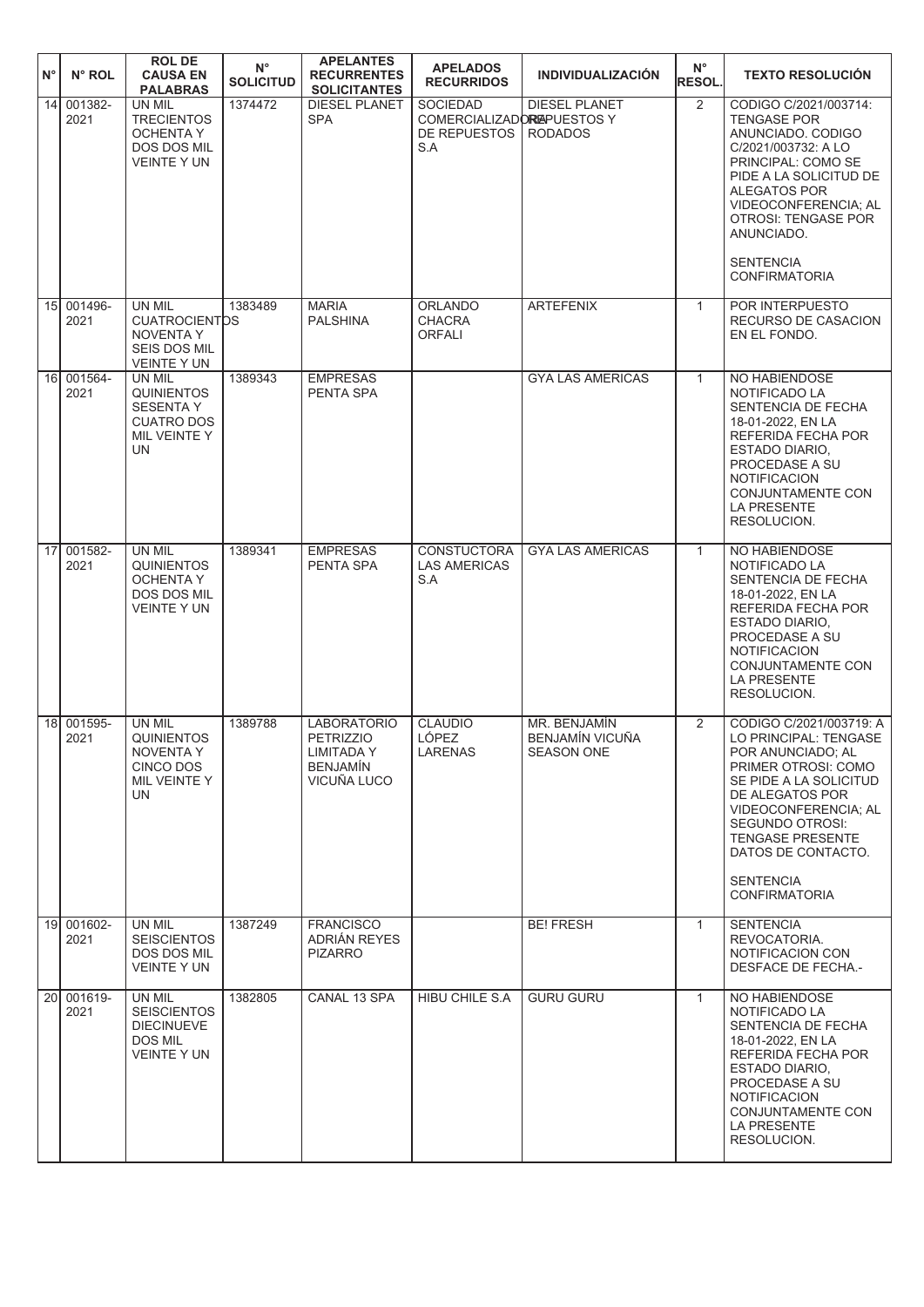| $N^{\circ}$  | N° ROL             | <b>ROL DE</b><br><b>CAUSA EN</b><br><b>PALABRAS</b>                                             | $N^{\circ}$<br><b>SOLICITUD</b> | <b>APELANTES</b><br><b>RECURRENTES</b><br><b>SOLICITANTES</b>           | <b>APELADOS</b><br><b>RECURRIDOS</b> | <b>INDIVIDUALIZACIÓN</b> | $N^{\circ}$<br><b>RESOL.</b> | <b>TEXTO RESOLUCIÓN</b>                                                                                                                                                                                                                                                                                                                                                                                                   |
|--------------|--------------------|-------------------------------------------------------------------------------------------------|---------------------------------|-------------------------------------------------------------------------|--------------------------------------|--------------------------|------------------------------|---------------------------------------------------------------------------------------------------------------------------------------------------------------------------------------------------------------------------------------------------------------------------------------------------------------------------------------------------------------------------------------------------------------------------|
| $\boxed{21}$ | 001625-<br>2021    | UN MIL<br><b>SEISCIENTOS</b><br><b>VEINTEY</b><br><b>CINCO DOS</b><br>MIL VEINTE Y<br><b>UN</b> | 1393347                         | <b>BOZZO</b><br><b>HERMANOS Y</b><br><b>COMPAÑIA</b><br>LIMITADA        | WORLDQUERY<br><b>SPA</b>             | <b>BOOZ</b>              | 2                            | CODIGO C/2021/003739: A<br>LO PRINCIPAL: TENGASE<br>POR ANUNCIADO; AL<br>OTROSI: COMO SE PIDE<br>A LA SOLICITUD DE<br>ALEGATOS POR<br>VIDEOCONFERENCIA Y<br><b>TENGASE PRESENTE LA</b><br><b>DELEGACION DE PODER</b><br>EN FAVOR DE MARCELA<br>MILLAN WEIL. CODIGO<br>C/2021/003735: A LO<br>PRINCIPAL: TENGASE<br>POR ANUNCIADO; AL<br>OTROSI: COMO SE PIDE.<br><b>SENTENCIA</b><br><b>CONFIRMATORIA</b>                 |
| 22           | 001626-<br>2021    | UN MIL<br><b>SEISCIENTOS</b><br><b>VEINTEY</b><br><b>SEIS DOS MIL</b><br><b>VEINTE Y UN</b>     | 1393349                         | <b>BOZZO</b><br><b>HERMANOS Y</b><br><b>COMPAÑIA</b><br><b>LIMITADA</b> | WORLDQUERY<br><b>SPA</b>             | <b>BOOZ</b>              | 2                            | CODIGO C/2021/003733: A<br>LO PRINCIPAL: TENGASE<br>POR ANUNCIADO: AL<br><b>OTROSI: COMO SE PIDE</b><br>A LA SOLICITUD DE<br><b>ALEGATOS POR</b><br>VIDEOCONFERENCIA.<br>CODIGO C/2021/03738: A<br>LO PRINCIPAL: TENGASE<br>POR ANUNCIADO; AL<br>OTROSI: COMO SE PIDE<br>A LA SOLICITUD DE<br>ALEGATOS POR<br>VIDEOCONFERENCIA Y<br><b>TENGASE PRESENTE LA</b><br>DELEGACION.<br><b>SENTENCIA</b><br><b>CONFIRMATORIA</b> |
| 23           | 001627-<br>2021    | UN MIL<br><b>SEISCIENTOS</b><br><b>VEINTEY</b><br>SIETE DOS<br>MIL VEINTE Y<br>UN               | 1393352                         | <b>BOZZO</b><br><b>HERMANOS Y</b><br><b>COMPAÑIA</b><br><b>LIMITADA</b> | WORLDQUERY<br><b>SPA</b>             | <b>BOOZ</b>              | 2                            | CODIGO C/2021/003734: A<br>LO PRINCIPAL: TENGASE<br>POR ANUNCIADO: AL<br>OTROSI: COMO SE PIDE<br>A LA SOLICITUD DE<br>ALEGATOS POR<br>VIDEOCONFERENCIA.<br>CODIGO C/2021/03740: A<br>LO PRINCIPAL: TENGASE<br>POR ANUNCIADO: AL<br>OTROSI: COMO SE PIDE<br>A LA SOLICITUD DE<br><b>ALEGATOS POR</b><br>VIDEOCONFERENCIA Y<br>TENGASE PRESENTE LA<br>DELEGACION.<br><b>SENTENCIA</b><br><b>CONFIRMATORIA</b>               |
|              | 24 001635-<br>2021 | UN MIL<br><b>SEISCIENTOS</b><br><b>TREINTA Y</b><br>CINCO DOS<br>MIL VEINTE Y<br>UN.            | 1397640                         | <b>BOVA</b><br>PRESTIGE SPA                                             |                                      | <b>MAMA CHICKEN</b>      | $\overline{2}$               | CODIGO C/2021/003699: A<br>LO PRINCIPAL: TENGASE<br>POR ANUNCIADO; AL<br>OTROSI: COMO SE PIDE<br>A LA SOLICITUD DE<br>ALEGATOS POR<br>VIDEOCONFERENCIA.<br>CODIGO C/2021/003701:<br>TENGASE PRESENTE.<br><b>SENTENCIA</b><br><b>REVOCATORIA</b>                                                                                                                                                                           |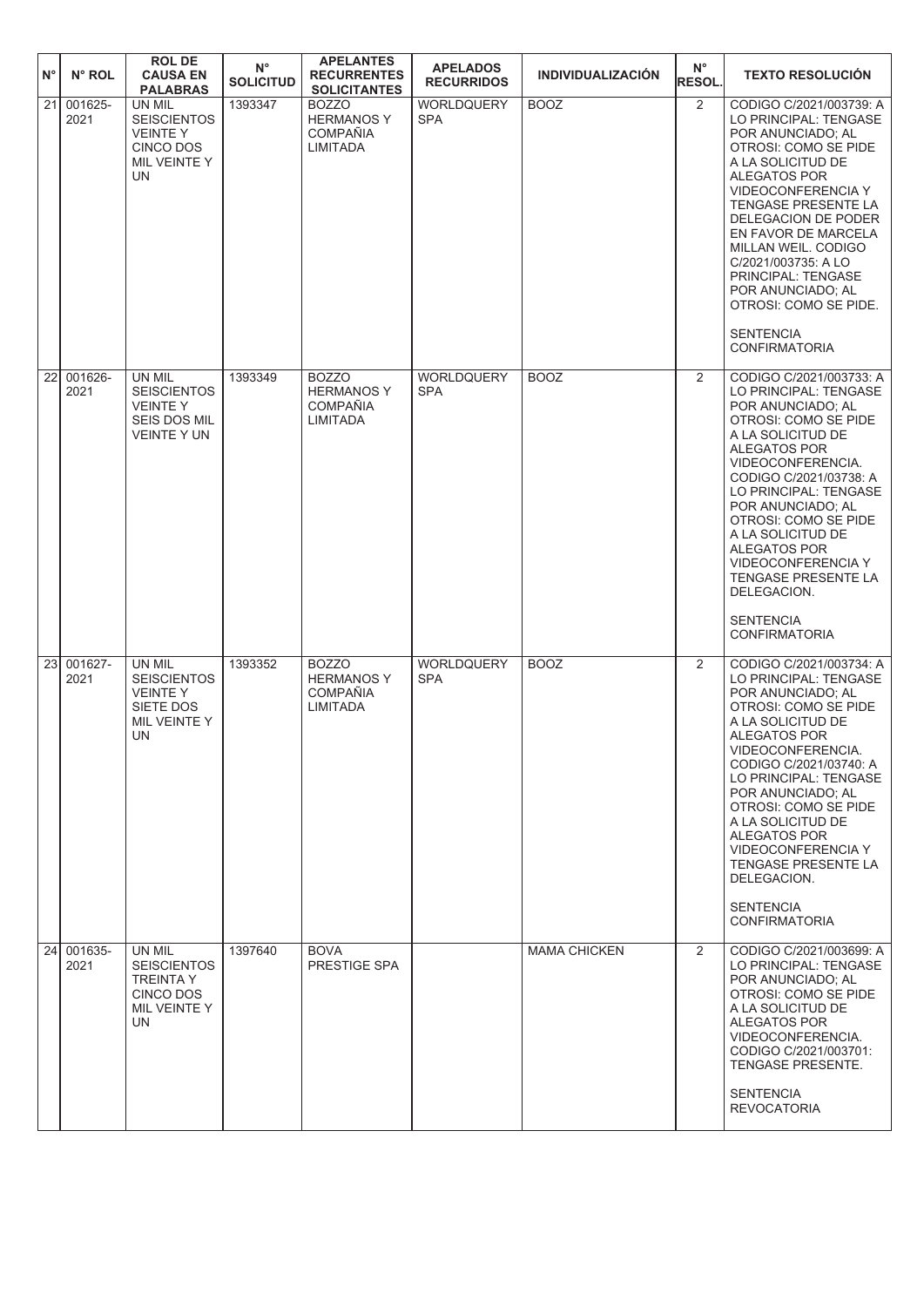| $N^{\circ}$ | N° ROL             | <b>ROL DE</b><br><b>CAUSA EN</b><br><b>PALABRAS</b>                                         | $N^{\circ}$<br><b>SOLICITUD</b> | <b>APELANTES</b><br><b>RECURRENTES</b><br><b>SOLICITANTES</b>                                     | <b>APELADOS</b><br><b>RECURRIDOS</b> | <b>INDIVIDUALIZACIÓN</b>                                                                                                                                                                                                                                                                                                                                                                                                           | $N^{\circ}$<br><b>RESOL.</b> | <b>TEXTO RESOLUCIÓN</b>                                                                                                                                                                                                                                                                                                    |
|-------------|--------------------|---------------------------------------------------------------------------------------------|---------------------------------|---------------------------------------------------------------------------------------------------|--------------------------------------|------------------------------------------------------------------------------------------------------------------------------------------------------------------------------------------------------------------------------------------------------------------------------------------------------------------------------------------------------------------------------------------------------------------------------------|------------------------------|----------------------------------------------------------------------------------------------------------------------------------------------------------------------------------------------------------------------------------------------------------------------------------------------------------------------------|
| 25          | 001642-<br>2021    | UN MIL<br><b>SEISCIENTOS</b><br><b>CUARENTA Y</b><br>DOS DOS MIL<br><b>VEINTE Y UN</b>      | 1389051                         | Inmobiliaria Iterra<br>Ltda.                                                                      | <b>INMOBILIARIA</b><br>DTP LIMITADA  | <b>ITERRAFIRME</b>                                                                                                                                                                                                                                                                                                                                                                                                                 | 2                            | CODIGO C/2021/003736:<br>TENGASE PRESENTE LA<br><b>DELEGACION DE PODER</b><br>EN FAVOR DE JUAN<br>SILVA MIR. CODIGO<br>C/2021/003737: A LO<br>PRINCIPAL: TENGASE<br>POR ANUNCIADO; AL<br>OTROSI: COMO SE PIDE<br>A LA SOLICITUD DE<br><b>ALEGATOS POR</b><br>VIDEOCONFERENCIA.<br><b>SENTENCIA</b><br><b>CONFIRMATORIA</b> |
| 26I         | 001647-<br>2021    | UN MIL<br><b>SEISCIENTOS</b><br><b>CUARENTA Y</b><br>SIETE DOS<br>MIL VEINTE Y<br><b>UN</b> | 1352186                         | <b>RUSSELL</b><br><b>MINERAL</b><br><b>EQUIPMENT</b><br>PTY LTD                                   |                                      | <b>THUNDERBOLT</b><br>MAGNUM 2000<br><b>RECOILLESS</b><br><b>HAMMERS</b>                                                                                                                                                                                                                                                                                                                                                           | 2                            | CODIGO C/2021/003722: A<br>LO PRINCIPAL: TENGASE<br>POR ANUNCIADO; AL<br>OTROSI: COMO SE PIDE<br>A LA SOLICITUD DE<br><b>ALEGATOS POR</b><br>VIDEOCONFERENCIA.<br><b>SENTENCIA</b><br><b>CONFIRMATORIA</b>                                                                                                                 |
| 27          | 000031-<br>2022    | <b>TREINTA Y</b><br>UN DOS MIL<br><b>VEINTEY</b><br><b>DOS</b>                              | 1372828                         | <b>RENO CHILE</b><br>S.A.                                                                         | <b>BIOTEC CHILE</b><br>S.A.          | SANICARE                                                                                                                                                                                                                                                                                                                                                                                                                           | $\mathbf{1}$                 | <b>TENGASE PRESENTE.</b><br>POR ACOMPAÑADOS .-                                                                                                                                                                                                                                                                             |
| 28          | 000032-<br>2022    | <b>TREINTA Y</b><br>DOS DOS MIL<br><b>VEINTEY</b><br><b>DOS</b>                             | 1382495                         | <b>WESTORAGE</b><br><b>SPA</b>                                                                    |                                      | <b>WE STORAGE</b>                                                                                                                                                                                                                                                                                                                                                                                                                  | $\mathbf{1}$                 | NO HA LUGAR POR<br>EXTEMPORANEO.<br><b>TENGASE PRESENTE</b><br>LAS DELEGACIONES.                                                                                                                                                                                                                                           |
| 29          | 000044-<br>2022    | <b>CUARENTA Y</b><br><b>CUATRO DOS</b><br>MIL VEINTE Y<br><b>DOS</b>                        | 1387969                         | <b>CCM</b><br>INDÚSTRIA E<br><b>COMÉRCIO DE</b><br><b>PRODUTOS</b><br><b>DESCARTAVEIS</b><br>S.A. |                                      | <b>WELLNESS PREMIUM</b>                                                                                                                                                                                                                                                                                                                                                                                                            | $\mathbf{1}$                 | TENGASE PRESENTE.<br><b>TENGASE POR</b><br>ACOMPAÑADO PODER.<br>COMO SE PIDE.<br><b>TENGASE PRESENTE Y</b><br>POR AUTORIZADAS LAS<br>DELEGACIONES DE<br>PODER EN FAVOR DE<br>LAS ABOGADAS DORLISA<br>ARAYA RITI Y MACARENA<br><b>BARRENECHEA</b><br>ESPINOZA. AUTO EN<br>RELACION.-                                        |
|             | 30 000046-<br>2022 | <b>CUARENTA Y</b><br><b>SEIS DOS MIL</b><br><b>VEINTEY</b><br><b>DOS</b>                    | 0114-15                         | Eisai R&D<br>Management Co.<br>Ltd.                                                               |                                      | <b>ANTICUERPO ANTI-</b><br>FRACTALKINA (ANTI-<br>FKN): COMPOSICIÓN<br>FARMACÉUTICA QUE<br>COMPRENDE DICHO<br><b>ANTICUERPO ANTI-</b><br>FKN; ÁCIDO NUCLEICO;<br>VECTOR; CÉLULA<br>HUÉSPED; USO DEL<br>ANTICUERPO ANTI-FKN<br>PARA TRATAR COLITIS<br>ULCEROSA,<br>ENFERMEDAD DE<br><b>CROHN, ARTRITIS</b><br>REUMATICA O<br><b>HEPATITIS</b><br><b>AUTOINMUNE</b><br>(Divisional de sol. N°<br>201201143)<br>[Registro Nro. 62,891] | $\mathbf{1}$                 | TENGASE PRESENTE. SE<br><b>RESOLVERA EN SU</b><br>OPORTUNIDAD.<br>TENGASE PRESENTE LA<br>PERSONERIA                                                                                                                                                                                                                        |
| 31          | 000051-<br>2022    | <b>CINCUENTA Y</b><br>UN DOS MIL<br><b>VEINTEY</b><br><b>DOS</b>                            | 1387312                         | <b>LA RURAL</b><br><b>VIÑEDOS Y</b><br><b>BODEGAS S.A.</b><br>LIMITADA                            |                                      | SAN FELIPE 12 UVAS                                                                                                                                                                                                                                                                                                                                                                                                                 | $\mathbf{1}$                 | TENGASE PRESENTE.<br>COMO SE PIDE. AUTOS<br>EN RELACION.-                                                                                                                                                                                                                                                                  |